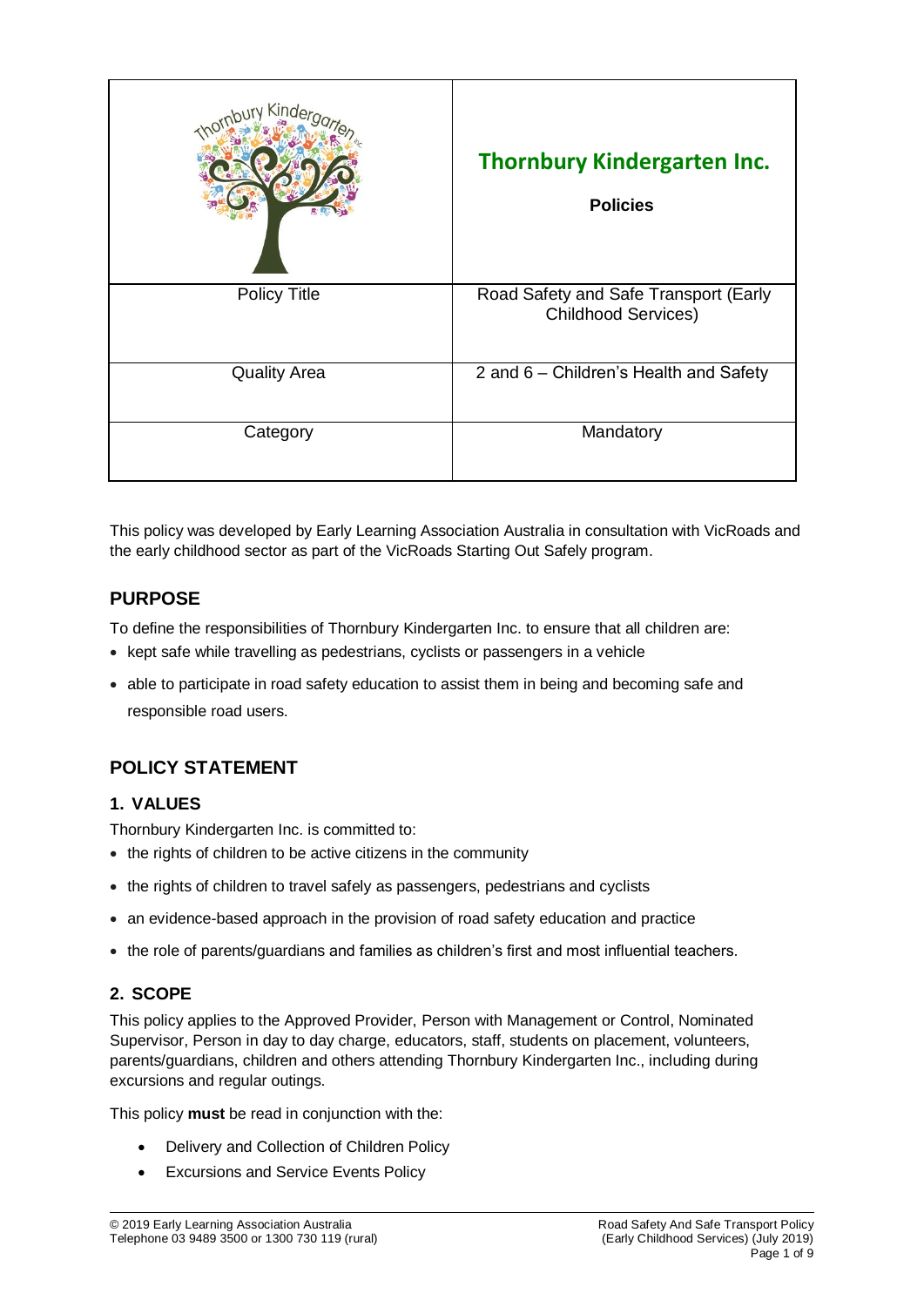- Supervision of Children Policy
- Incident, Injury, Trauma and Illness Policy

## **3. BACKGROUND AND LEGISLATION**

### **Background**

Road safety education can help to reduce the risk of serious injury and death among young children. Road safety education assists children to develop skills, knowledge, behaviours and attitudes that support them to be safer on our roads as passengers, pedestrians and users of bicycles and wheeled toys.

Working collaboratively with families to help children become safe and responsible road users aligns with the learning outcomes of the Early Years Learning Framework (EYLF).

Road trauma is one of the leading causes of death among young Australians. Young children are at risk as passengers in motor vehicles, as pedestrians and as cyclists. They are particularly vulnerable due to:

- their small size and changing needs as they grow
- their cognitive and perceptual skills still developing.

Under duty of care obligations, services must develop appropriate procedures to guide staff to address situations where a child is observed to be at risk while being transported to or from the early childhood service. This may include instances where a child is observed to be:

- travelling unrestrained
- travelling in an inappropriate restraint
- riding a bicycle or wheeled toy without a helmet
- instances where a parent/guardian is in an unfit state to drive due to intoxication or impairment

### **Legislation and standards**

Relevant legislation and standards include but are not limited to:

#### *Acts*

*Road Safety Act 1986*

### *Regulations*

 *Education and Care Services National Regulations 2011*: Regulations 99, 100, 101, 102, 159, 160, 161

### *Rules*

*Road Safety Road Rules 2009* (Vic)

#### *Standards*

- National Quality Standard (refer to Attachment 2 for road safety links to the NQS)
	- Quality Area 2: Children's Health and Safety
	- Quality Area 6: Collaborative Partnerships with Families and Communities

## **4. DEFINITIONS**

The terms defined in this section relate specifically to this policy. For commonly used terms e.g. Approved Provider, Nominated Supervisor, Regulatory Authority etc. refer to the General Definitions section of the PolicyWorks manual provided in each Foyer.

**Adequate supervision:** Adequate supervision refers to constant, active and diligent supervision of every child at the service. Adequate supervision requires that educators are always in a position to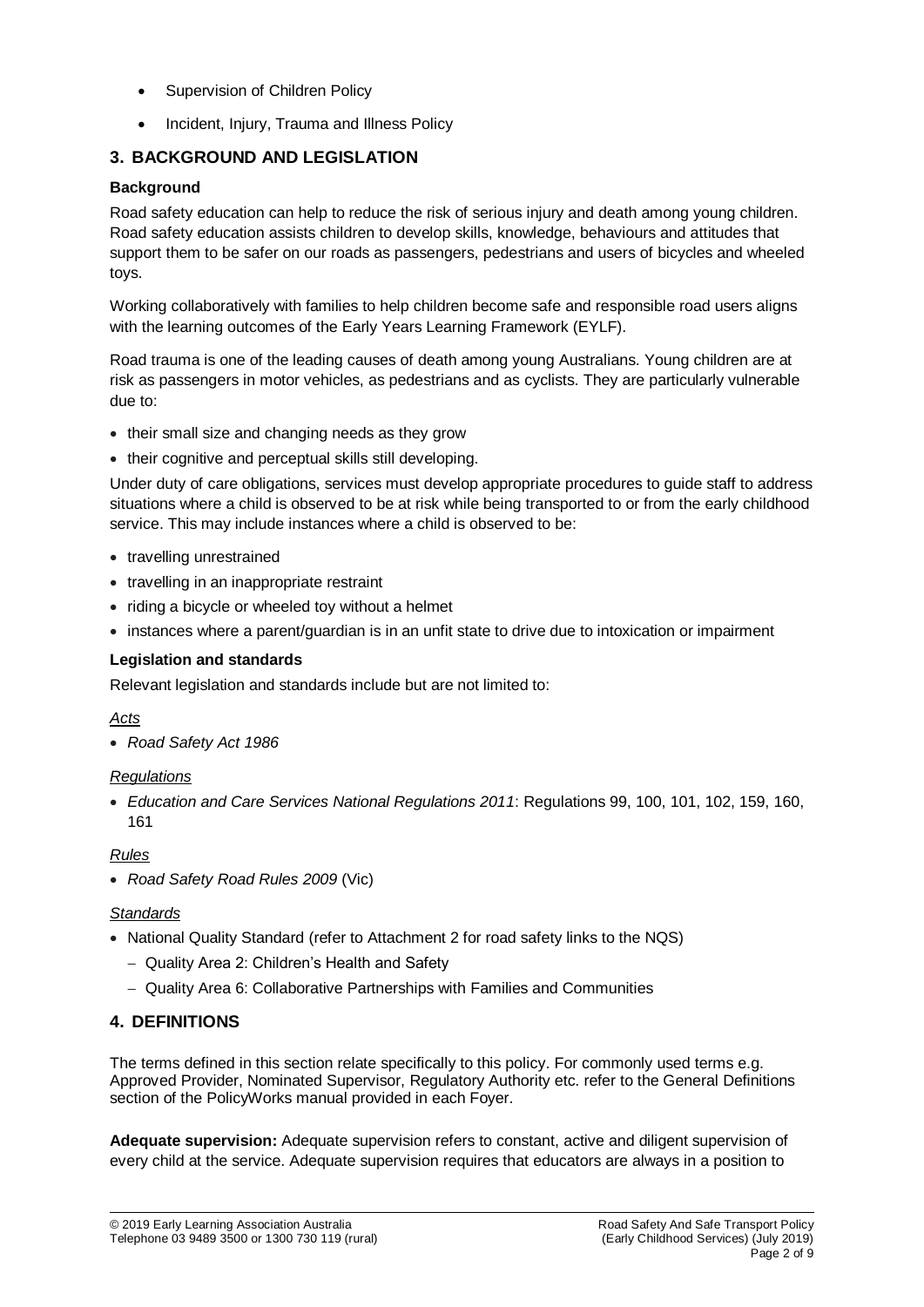observe each child, respond to individual needs, and immediately intervene if necessary. Variables affecting supervision levels include:

- number, age and abilities of children
- number and positioning of educators
- current activity of each child
- areas in which the children are engaged in an activity (visibility and accessibility)
- developmental profile of each child and of the group of children
- experience, knowledge and skill of each educator
- need for educators to move between areas (effective communication strategies).

**Approved Provider:** An individual or organisation that has completed an application and been approved by the Regulatory Authority as fit and proper (in accordance with Sections 12, 13 and 14 of the National Law) to operate one or more education and care services. The Approved Provider has overall responsibility to ensure that every part of the National Law, Regulations and National Quality Standard are met.

**Attendance record:** Kept by the service to record details of each child attending the service including name, date and time of arrival and departure, signature of person delivering and collecting the child or of the Nominated Supervisor or educator (Regulation 158(1)).

**Authorised nominee:** A person who has been given written authority by the parents/guardians of a child to collect that child from the education and care service. These details will be on the child's enrolment form.

The National Law and National Regulations do not specify a minimum age limit for an authorised nominee. Each service provider will need to determine if a person under the age of 18 is able to be an authorised nominee and, if so, what constitutes the minimum acceptable age at that service.

**Child restraint:** A device used in conjunction with an adult seatbelt or ISOFIX-compatible lower attachment connectors and a tether strap, to restrain a child passenger of a motor vehicle in the event of a vehicle impact and thus minimise the risk of bodily injury.

**Duty of care:** A common law concept that refers to the responsibilities of organisations and staff to provide people with an adequate level of protection against harm and all reasonable foreseeable risk of injury. In the context of this policy, duty of care refers to the responsibility of education and care services and their staff to provide children with an adequate level of care and protection against foreseeable harm and injury.

**Nominated Supervisor:** A person who has been nominated by the Approved Provider of the service under Part 3 of the Act and who has consented to that nomination in writing can be the Nominated Supervisor. All services must have a Nominated Supervisor with responsibility for the service in accordance with the National Regulations. The Approved Provider must take reasonable steps to ensure the Nominated Supervisor is a fit and proper person (in accordance with Sections 12, 13 and 14 of the National Law), with suitable skills, qualifications and experience. The Regulatory Authority must be notified if the Nominated Supervisor for the service changes or is no longer employed at the service.

**Persons in day-to-day charge:** A person may be placed in day-to-day charge of a service if:

- the approved provider or nominated supervisor determines they meet the minimum requirements outlined in Regulation 120B of the Education and Care Services National Regulations, and
- the person provides written consent.

**Persons with management or control:** Means: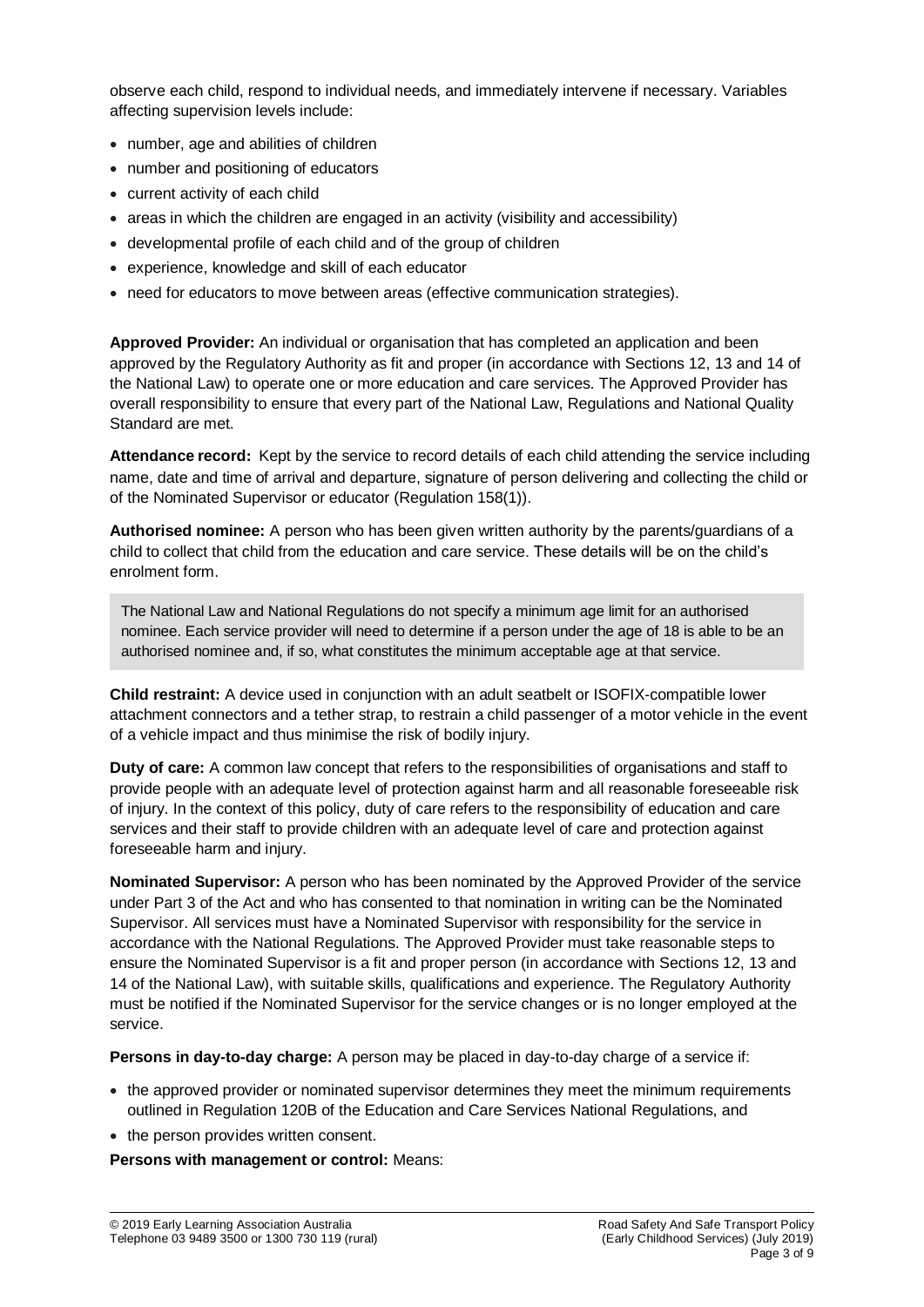(a) if the provider or intended provider of the service is a body corporate, an officer of the body corporate within the meaning of the Corporations Act 2001 of the Commonwealth who is responsible for managing the delivery of the education and care service; or

(b) if the provider of the service is an eligible association, each member of the executive committee of the Part 1—Preliminary Education and Care Services National Law Act 2010 No. 69 of 2010 22 association who has the responsibility, alone or with others, for managing the delivery of the education and care service; or

(c) if the provider of the service is a partnership, each partner who has the responsibility, alone or with others, for managing the delivery of the education and care service; or

(d) in any other case, a person who has the responsibility, alone or with others, for managing the delivery of the education and care service; and care service.

**Risk assessment:** A risk assessment must identify and assess any hazard that poses a risk to a child's health, safety and/or wellbeing while on an excursion, and specify how these risks will be managed and/or minimised (Regulation 101). Risk assessments must consider:

- the proposed route and location of the excursion
- any water hazards
- any risks associated with water-based activities
- transport to and from the proposed location of the excursion
- the number of adults and children participating in the excursion
- the number of educators or other responsible adults who will be providing supervision given the level of risk, and whether or not specialised skills are required (e.g. lifesaving skills)
- the proposed activities, and the impact of this on children with varying levels of ability, additional needs or medical conditions
- the proposed duration of the excursion, and the impact of this on children with varying levels of ability, additional needs or medical conditions
- any items/information that should be taken on the excursion e.g. first aid kit, emergency contact details for children, medication for children with known medical conditions (such as asthma, anaphylaxis and diabetes) and a mobile phone.

ACECQA provides a sample Excursion Risk Management Plan at: <https://www.acecqa.gov.au/resources/applications/sample-forms-and-templates>

**Wheeled toy:** a child's pedal car, skateboard, scooter (other than a motorised scooter) or tricycle or a similar toy.

## **5. SOURCES AND RELATED POLICIES**

#### **Sources**

- Early Learning Association Australia: [www.elaa.org.au](http://www.elaa.org.au/)
- Road Safety Education Victoria: [www.roadsafetyeducation.vic.gov.au](http://www.roadsafetyeducation.vic.gov.au/)
- VicRoads: [www.vicroads.vic.gov.au](http://www.vicroads.vic.gov.au/)
- Child Road Safety: [www.childroadsafety.org.au](http://www.childroadsafety.org.au/)
- Transportation of Children with Additional Needs: [www.rch.org.au/tocan](http://www.rch.org.au/tocan)
- Car Seats Save Lives: [www.carseatssavelives.com.au](http://www.carseatssavelives.com.au/)

### **Service policies**

- *Acceptance and Refusal of Authorisations Policy*
- *Child Safe Environment Policy*
- *Curriculum Development Policy*
- *Delivery and Collection of Children Policy*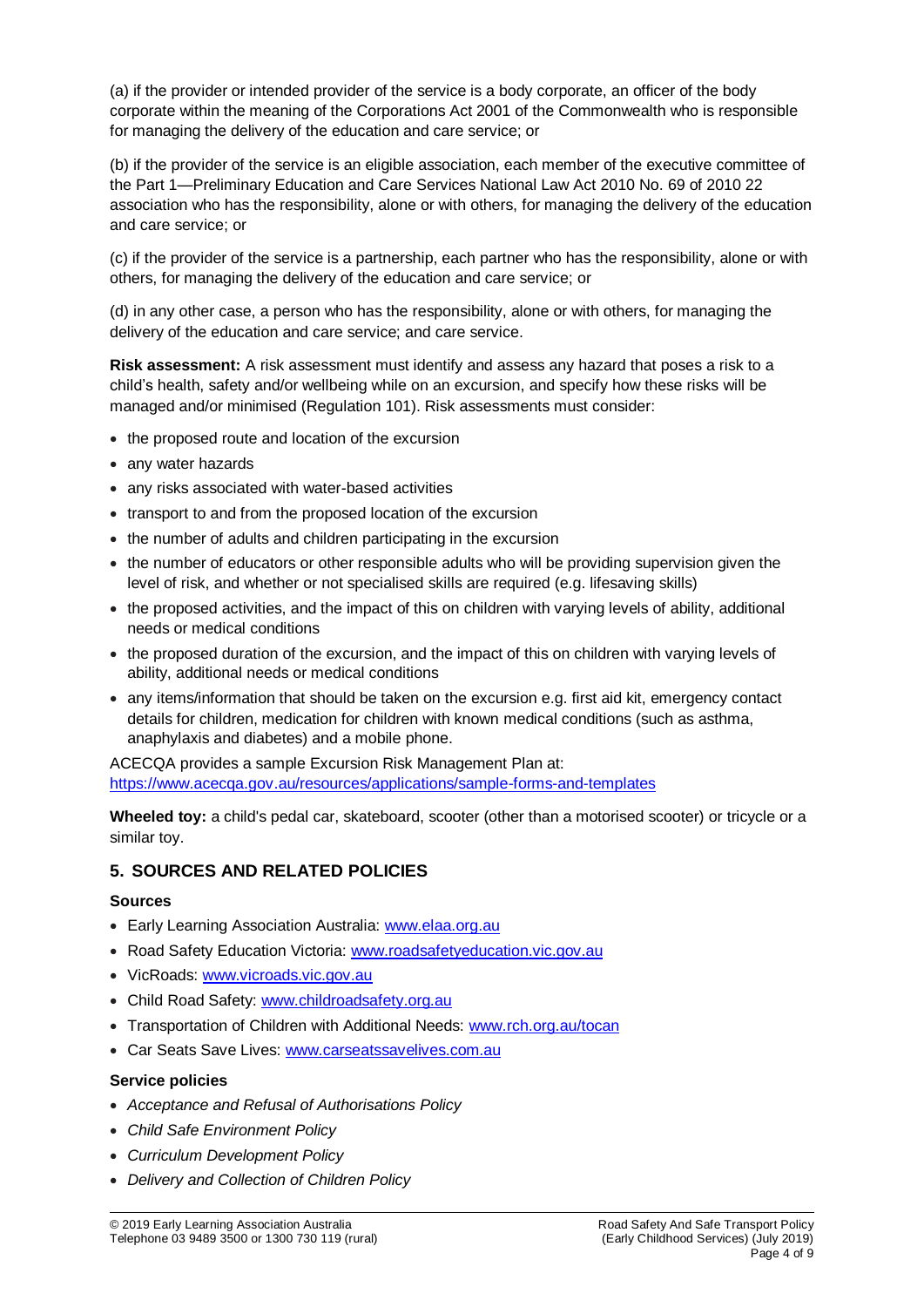- *Excursions and Service Events Policy*
- *Inclusion and Equity Policy*
- *Occupational Health and Safety Policy*
- *Supervision of Children Policy*

## **PROCEDURES**

### **The Approved Provider or Persons with Management and Control is responsible for:**

- Ensuring the provision of road safety education, based on the National Practices for Early Childhood Road Safety Education (Attachment 1).
- Ensuring that all children attending the service are included in road safety education.
- Ensuring access of educators and staff to regular professional development/training in road safety and ensuring they are kept up to date with current legislation,
- If in use at the service, ensuring the availability (in good condition) and use of bicycle helmets which meet Australian/New Zealand Standard 2063 for bicycles and wheeled toys (refer to *Definitions*).
- Ensuring the provision of location-specific road safety information (e.g. details about where to park safely when delivering and collecting children and local area speed limits etc.) to parents/guardians and visitors.
- Ensuring the provision of general road safety information about transporting children to and from the service (which might include using the 'safety door' (the rear kerbside door), driveway safety, child restraint information and role modelling safe road use) to parents/guardians.
- Ensuring that parents/guardians have access to this policy and its attachments.
- Ensuring that buses hired for use on excursions have fitted seatbelts that are correctly used by all children, staff and volunteers for the entire trip.
- Ensuring that appropriate procedures are followed in the event of a vehicle crash or transportrelated injury involving any children, staff or volunteers from the service (refer to Incident, Injury, Trauma and Illness Policy).
- Establishing agreed procedures for staff to follow where a child is observed being transported to or from the premises in an unsafe manner (refer to Attachment 2 for a sample procedure).

## **The Nominated Supervisor or Persons in Day to Day Charge is responsible for:**

- Ensuring the embedding in the curriculum of Road safety education, based on the National Practices for Early Childhood Road Safety Education (Attachment 1).
- Working with teachers and educators to develop appropriate strategies to ensure all children attending the service are included in road safety education.
- Organising access of teachers, educators and staff to regular professional development/training in road safety and are kept up to date with current legislation, regulations, rules, standards and best practice information.
- Providing teachers and educators with access to a broad range of road safety education resources
- If in use at the service, providing (in good condition) and use of bicycle helmets which meet Australian/New Zealand Standard 2063 for bicycles and wheeled toys (refer to *Definitions*).
- Monitoring the correct use of bicycle helmets whenever bicycles or wheeled toys are used.
- Ensuring that teachers and educators provide parents/guardians and visitors with location-specific road safety information.
- Ensuring that location specific road safety information is displayed at the service where relevant.
- Ensuring that teachers and educators provide parents/guardians with information about road safety.
- Ensuring that general road safety information is displayed at the service where relevant.
- Ensuring that parents/guardians have access to this policy and its attachments.
- Ensuring that buses hired for use on excursions have fitted seatbelts for use by all children, staff and volunteers.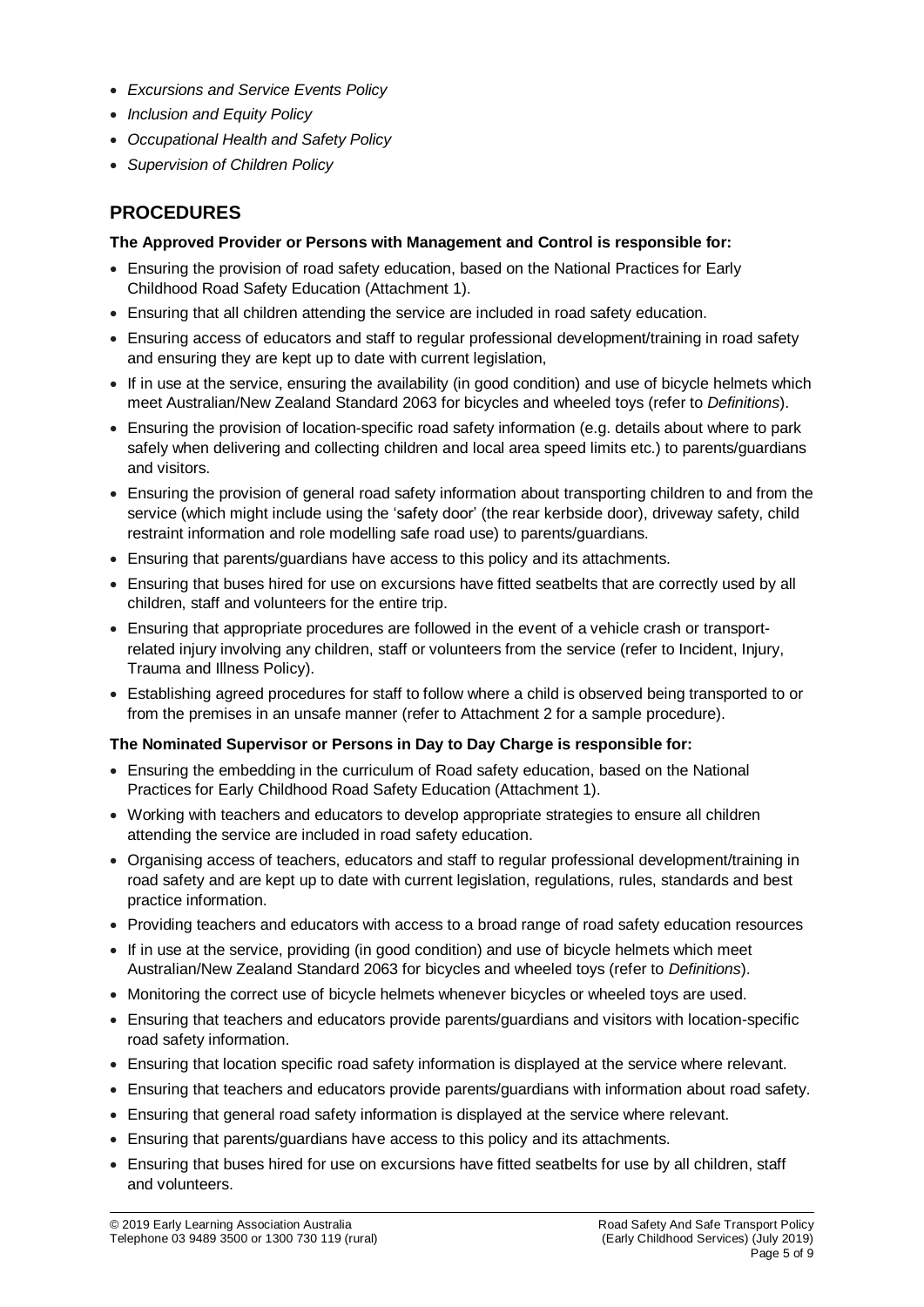- Ensuring that teachers and educators understand and follow appropriate procedures in the event of a vehicle crash or transport-related injury involving any children, staff or volunteers from the service (refer to Incident, Injury, Trauma and Illness Policy).
- Ensuring that teachers and educators understand and follow the service's procedures where a child is observed being transported to or from the premises in an unsafe manner.
- Implementing the services agreed procedures when notified by a teachers or educator regarding their observation of children being transported in an unsafe manner.

#### **Educators and other staff are responsible for:**

- Providing road safety education, based on the National Practices for Early Childhood Road Safety Education (Attachment 1).
- Including all children attending the service in road safety education.
- Participating in regular professional development/training in road safety to keep up to date with current legislation, regulations, rules, standards and best practice information.
- Using a broad range of resources to support the delivery of road safety education.
- If in use at the service, providing bicycle helmets which meet Australian/New Zealand Standard 2063 and ensuring that that they are correctly fitted where bicycles or wheeled toys (refer to Attachment 1, Definitions) are used.
- Providing parents/guardians and visitors with location-specific road safety information.
- Providing parents/guardians with information about road safety and actively communicating this information to families.
- Providing parents/ guardians with access to this policy and its attachments and actively communicating this information to families.
- Ensuring the correct use of seatbelts in buses hired for excursions by all children, staff and volunteers for the entire trip.
- Following appropriate procedures in the event of a vehicle crash or transport-related injury involving any children, staff or volunteers from the service (refer to Incident, Injury, Trauma and Illness Policy), including notifying the Nominated Supervisor and Approved Provider as soon as possible after the event.
- Implementing the service's agreed procedures where a child is observed being transported to or from the premises in an unsafe manner.

### **EVALUATION**

In order to assess whether the values and purposes of the policy have been achieved, the Approved Provider will:

- regularly seek feedback from parents/guardians, children, educators, management and all affected by the policy regarding its effectiveness
- monitor the implementation, compliance, complaints and incidents in relation to this policy
- keep the policy up to date with current legislation, research, policy and best practice
- revise the policy and procedures as part of the service's policy review cycle, or as required
- notify parents/guardians at least 14 days before making any changes to this policy or its procedures (this is a requirement under Regulation 172 of the National Regulations for policies mandated by law and would be considered best practice for all policies and procedures).

# **ATTACHMENTS**

- Attachment 1: *National Practices for Early Childhood Road Safety Education*
- Attachment 2: Sample procedure when a child is observed to be at risk of harm while being transported to or from an early childhood premises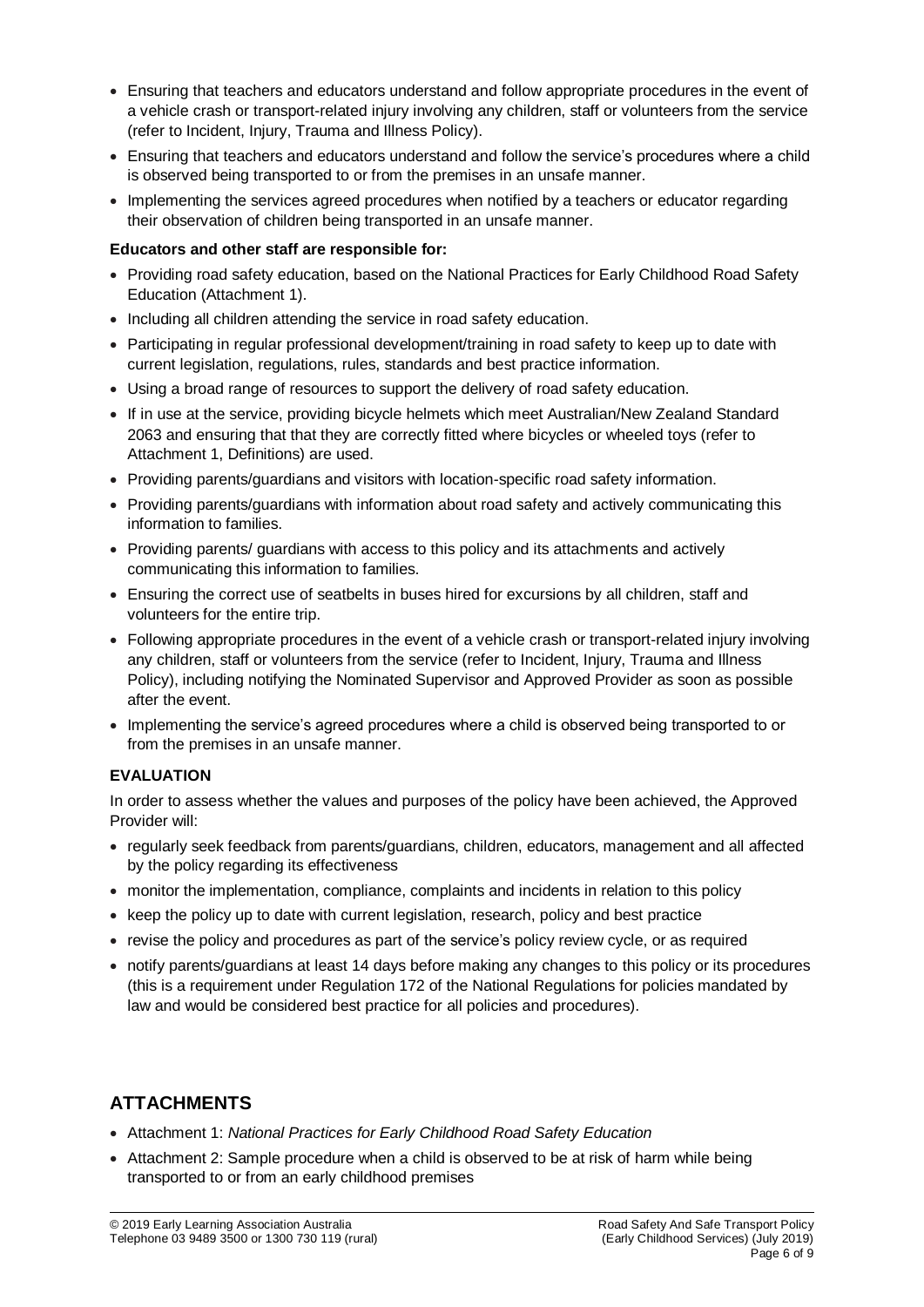# **AUTHORISATION**

This policy was adopted by the Approved Provider of Thornbury Kindergarten Inc. on 20 August 2019

## **REVIEW DATE:** AUGUST 2022.

# **ACKNOWLEDGEMENT**

This policy was developed by Early Learning Association Australia in consultation with VicRoads and the early childhood sector as part of the VicRoads Starting Out Safely program.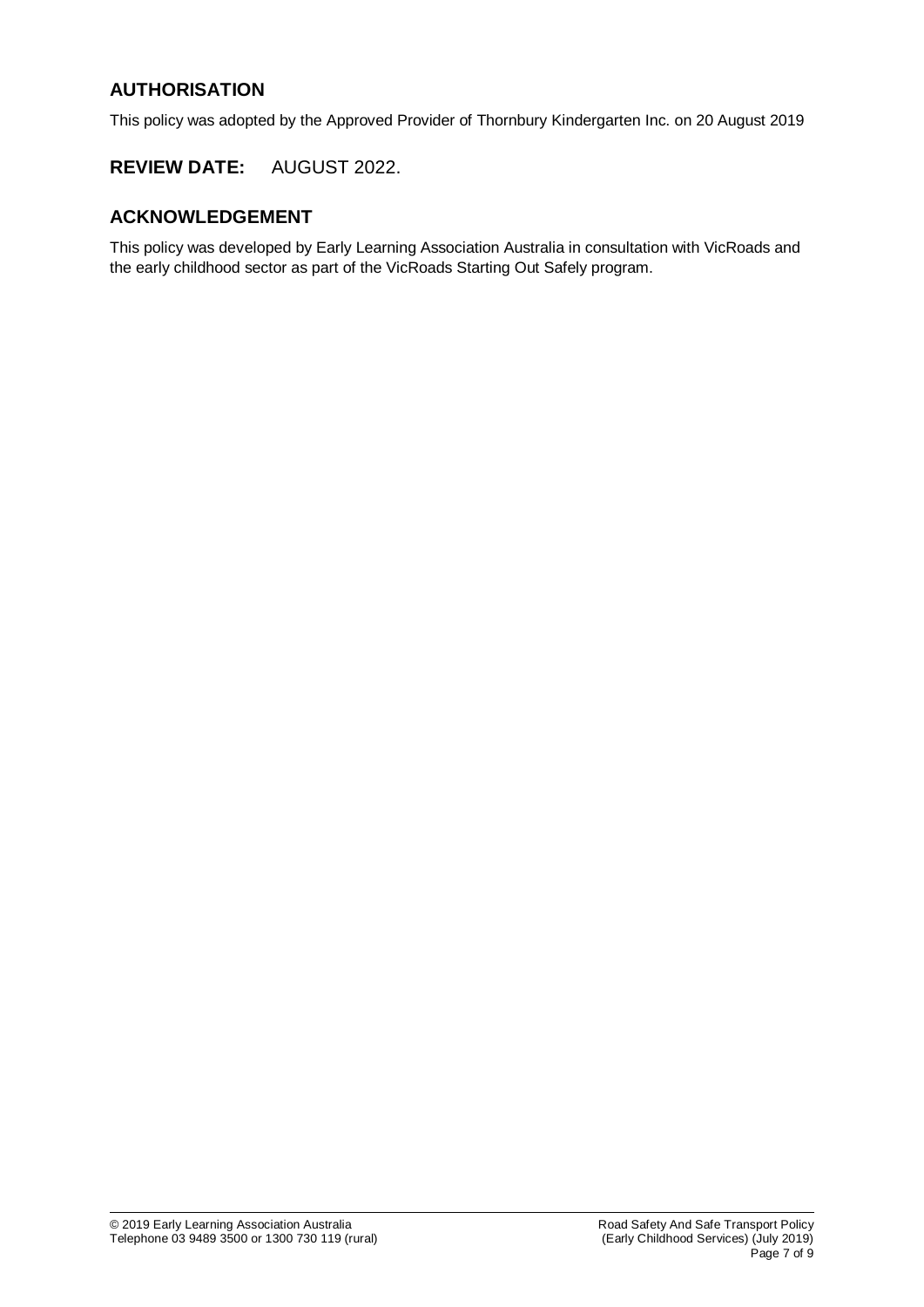# **ATTACHMENT 1 National Practices for Early Childhood Road Safety Education**

The *National Practices for Early Childhood Road Safety Education* have been developed by early childhood education and road safety experts across Australia and New Zealand. The eight national practices are based on research and are aligned with the Early Years Learning Framework.

The national practices guide early childhood educators and policy makers to develop, implement and evaluate evidence-based road safety programs that support children's and families learning about road safety. Refer to:

<http://roadsafetyeducation.vic.gov.au/resources/early-childhood.html>

#### **Holistic approaches**

Recognise that children's learning is integrated and interconnected when making curriculum decisions about road safety education.

#### **Responsiveness to children**

Deliver road safety education which is responsive to individual children and extends children's strengths, knowledge and interests.

#### **Learning through play**

Through play-based learning seek opportunities to address road safety in a way that expands children's thinking and encourages problem solving.

#### **Intentional teaching**

Engage in intentional teaching which extends and expands children's learning about road safety.

#### **Learning environments**

Provide opportunities in the learning environment, including the local community, for safe and meaningful interaction with children, parents and carers about road safety.

### **Cultural competence**

Implement road safety education that is culturally relevant for the diversity of children, their families and the community.

### **Continuity of learning and transitions**

Use the opportunity of transitions, in active partnership with children, families and the local community, for road safety education.

#### **Assessment for learning**

Together with children and families, reflect on each child's learning and application of road safety to plan for future learning.